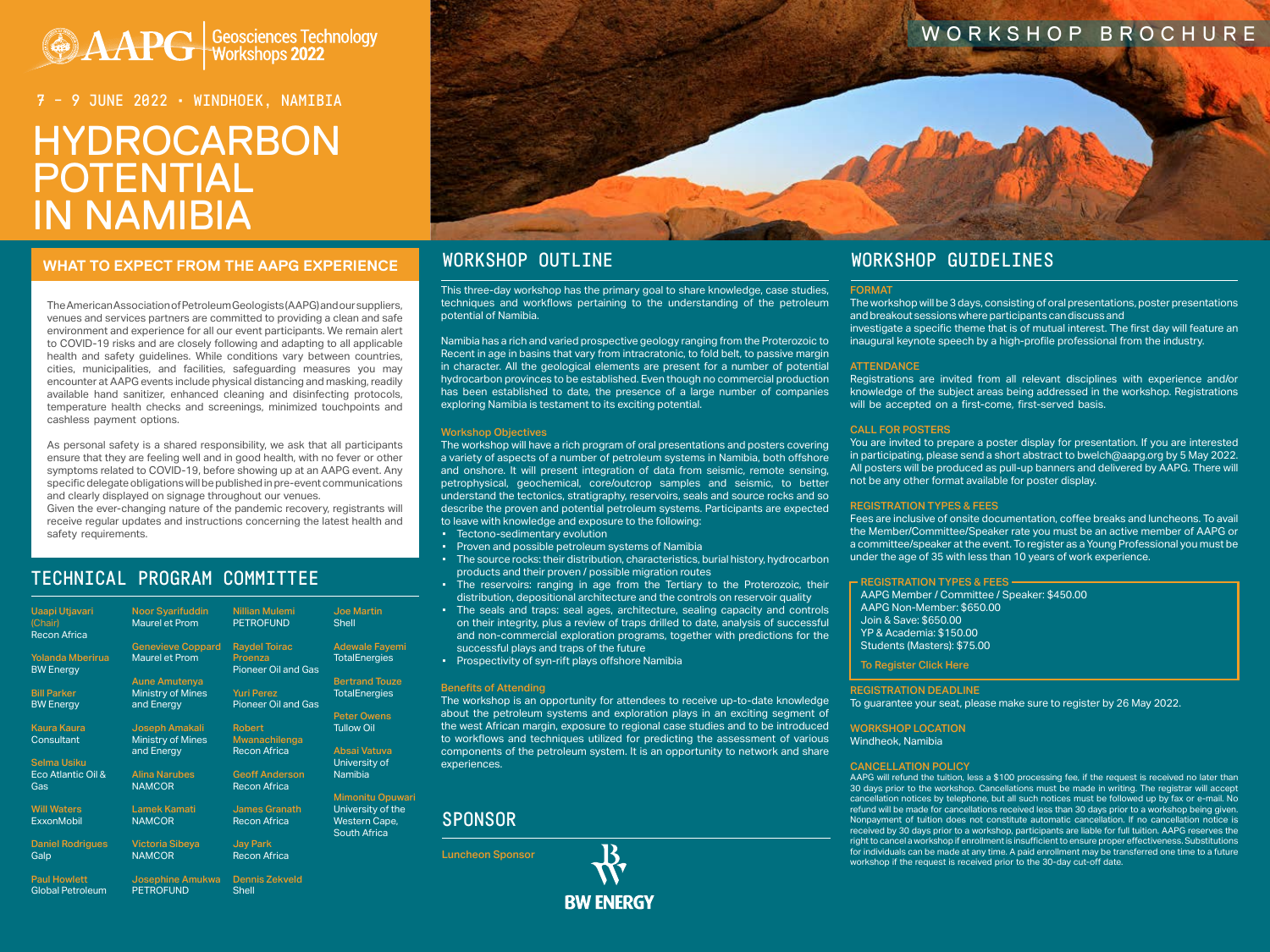All the offshore basins of Namibia have similar basement morphologies. However, sediment input from the South African Plateau has varied significantly into each basin through time such that the sequence isopach and morphology varies greatly both within and between basins. At the present time only three rivers are permanently connected to the South African Plateau: the Orange River in the south, and the Ugab and Kunene Rivers in the north. These rivers transported large amounts of sediment into the Atlantic.

The tectonics and structural history of the internal basins and the Atlantic margin play a fundamental role in controlling the deposition, burial and/or erosion and quality of the various elements of the petroleum system, as well as being the critical aspect of forming the hydrocarbon traps.

This session discusses the tectono-sedimentary history of the various Namibian basins through time, with emphasis on how this controls the supply of sediments, the distribution of source, reservoir and seal rocks, as well as the type of potential petroleum traps and their integrity through time.

Source rocks are the most critical element of any petroleum system, and a rich source rock is needed to underpin any new hydrocarbon province. In Namibia to date, deep water marine source rocks have been sampled offshore in the Santonian-Cenomanian, but the only regionally proven source is the marine upper Barremian-Lower Aptian 'Kudu Shale'. Potential source rocks may also occur deeper in early Cretaceous syn-rift basins.

Onshore, predicted deep depocentres and several source and reservoir lithologies observed in core and outcrops have attracted explorers, from small independents to majors. Continental sediments prevail in the Namibian Karoo basins with marine influence only having been demonstrated in the uppermost Carboniferous. The Permian strata contains not only coal seams, but also extensive organic shales. With Mesosaurus as an index fossil the Namibian black shales correlate well with similar shales across Gondwana, known as the Whitehill Formation in South Africa and as the Irati Shales in South America.

Techniques for mapping out the distribution of source rocks, both traditional and more novel ones such as mapping on seismic data using inversion/AVO products, are important for defining the limits of a petroleum system. The behaviour of source rocks during maturation is driven by their compositional characteristics, so this will also be a subject of focus.

This session will discuss the proven and potential source rocks of Namibia, their characteristics, burial history, hydrocarbon products and their proven / possible migration routes.

Seals are key elements of any petroleum system. Their importance is usually overlooked during the evaluation of the potential hydrocarbon accumulation. The effectiveness of seals depends on several factors. The most important is the thickness, continuity, and high capillary entry pressure. The typical lithology of seals in Namibia includes shale, silt, salt, and anhydrite formations. In terms of their architecture, they can be created by vertical lithological stratifications and lateral lithological variation or porosity degradation. Additionally, faults and fractures can act as seals by impeding fluid flow. In the Arabian Peninsula, potential seals include deformation bands, and hydrodynamicallyaided stratigraphic and fault rocks.

Assessment of seals using a rigorous strategy is vital in the appraisal phase. However, production and injection-related activities might alter seals hydrocarbon retention characteristics, and therefore, must be incorporated in all stages of the field development plans.

Over 50 years of exploration offshore Namibia and more onshore, has yielded one gas discovery at Kudu, recovery of an encouraging light, sweet oil sample using a wireline tool at Wingat-1 and encouraging hydrocarbon shows in the recent drilling campaign onshore. Despite this, large and small companies continue to believe that Namibia holds all the ingredients to become a successful oil and gas production province, as the previous sessions have demonstrated. Examples of different trapping styles will be presented, with an emphasis on learning lessons from failures in the past and predicting the potential successes of the future.

This session discusses challenges confronted in the evaluation of seal capacity and best practices for the assessment of seal quality in Namibia with emphasis on case studies from different reservoir rock types.

It will also re-visit previous exploration campaigns and examine the reasons for no commercial production being established to date and then will predict which current and future campaigns will lead to commercial success and a bright future for Namibia.

Rift basins are well-known as prolific hydrocarbon-bearing provinces worldwide. Structural development plays a huge role in the occurrence and distribution of hydrocarbons within rifts, including the character of the basin fill.

Syn-rift plays stem from a complex interplay between tectonics and sedimentation rate. Tectonically derived topography is the primary control on the sedimentary processes which result in facies and stratigraphic distribution of source rocks, reservoir rocks and seals in syn-rift successions.

FOR MORE INFORMATION VISIT [africa.aapg.org](https://www.aapg.org/global/africa/events) APG AFRICA

Commonly, the seismic expression of different syn-rift units gives an indication about the different stages of rift evolution and associated depositional systems. The stratigraphy of many continental rift basins show a vertical transition from an early fluvial, shallow lake or shallow marine succession to a deep lake or deep marine succession, when the rate of fault displacement is relatively low and sedimentation keeps pace with subsidence. As rifting continues, the rate of fault displacement increases markedly and sedimentation cannot keep pace with subsidence, this is known as the rift climax stage. On seismic section, the rift climax system is characterized by an increased amount of aggradations, together with the development of divergent forms related to continued tilting of the hanging wall during deposition. During the late syn-rift phase, the sediment supply is outpaced the rate of tectonic/fault-controlled subsidence, resulting into the deposition of well sorted coarser clastics which would act as good reservoir.

This session will discuss the prospectivity of the syn-rift succession offshore Namibia's margin, which has not yet been penetrated by any exploration wells, however similarities can be seen in structural architecture and seismic facies with some of the typical rift basin success cases, such as the AJ graben in the Orange Basin, South Africa, where oil was discovered in 1988. By comparing them to different field analogues from various sedimentary basins this will aid in better understanding their impact on exploration.

The petroleum system is a unifying concept that encompasses all the disparate elements and processes of petroleum geology. A petroleum system encompasses a pod of active source rock and all its genetically related oil and gas accumulations. It also includes all the geological elements (source, reservoir, seal and overburden rocks) and processes (trap formation, plus generation, expulsion, migration and accumulation of hydrocarbons) that are essential if an oil or gas accumulation is to exist. If all these elements are in place and the processes are understood to have occurred during the desired time and in the right space, with also a reasonable probability of an accumulation, then a petroleum system exists. There does not need to be a discovery.

Exploration wells drilled offshore Namibia demonstrate that all elements for a working petroleum system and hydrocarbon accumulations are present. Onshore, there are two vast Neoproterozoic/Early Cambrian Basins, the Owambo Basin in the country's northern part, and the Nama Basin in the south. Both basins cover an area of over 460,000 km². Complex foreland basin architectures in both basins are as a result of the prominent Damara and Gariep Belts. Most of the drilled onshore exploration and stratigraphic wells were relatively shallow, and hardly tested the country's full onshore potential. Superimposed on the Precambrian basins are a group of late Paleozoic to early Mesozoic, Karoo-aged basins dominantly of extensional character whose potential is only recently begun to be realized. An active petroleum system has recently been verified in this setting in northeast Namibia.

This session will discuss Namibia's petroleum systems with a focus on how all the various components come together in both space and time to define both petroleum systems which are proven and those which may be possible.

There is a rich suite of reservoir rocks in Namibia that range in age from the Proterozoic through to the Tertiary, varying from sandstones to carbonates and which were deposited from desert to deep water environments. Below are some specific challenges that this session will attempt to address.

Potential reservoir rock horizons include the Proterozoic Nosib, Otavi and Mulden Groups. The Nosib Group includes interbedded marine and continental clastics with minor carbonates. The Otavi Group is believed to be a self-sourcing carbonate system, and is primarily dominated by shallow marine carbonates, with lesser amounts of interbedded sandstones and shales. Potential in the Karoo section remains to be evaluated.

In the pre-break up section of the Atlantic Margin predicting the presence of sandstone and carbonates reservoirs in a section dominated by volcanics.

The distribution of the Lower Aptian to Lower Albian carbonates and where good reservoir quality is likely to be found.

The facies and distribution of deep-water sandstone reservoirs, often beautifully imaged by 3D seismic data, but can reservoir quality and hydrocarbon fill be predicted? The effects of bottom currents and contourite deposits on the reservoirs.

This session will discuss and focus in on some of the critical aspects of these reservoirs and their depositional systems to help predict where they are deposited and how good the reservoir quality will be.





# DAY 1 MONDAY 7TH JUNE DAY 2 TUESDAY 8TH JUNE DAY 3 WEDNESDAY 9TH JUNE

# SESSION 1: TECTONO-SEDIMENTARY EVOLUTION AND STRUCTURAL HISTORY

# SESSION 2: PETROLEUM SYSTEMS OF NAMIBIA

# SESSION 3: SOURCE ROCKS OF NAMIBIA

# SESSION 4: RESERVOIRS OF NAMIBIA

# SESSION 5: SEALS AND TRAPS OF NAMIBIA

# SESSION 6: PROSPECTIVITY OF SYN-RIFT PLAYS OFFSHORE NAMIBIA

# HYDROCARBON POTENTIAL IN NAMIBIA 7 – 9 JUNE 2022

# TO REGISTER, PLEASE CLICK **[HERE](https://www.aapg.org/global/africa/events/workshop/articleid/61114/hydrocarbon-potential-in-namibia#152302391-registration)**